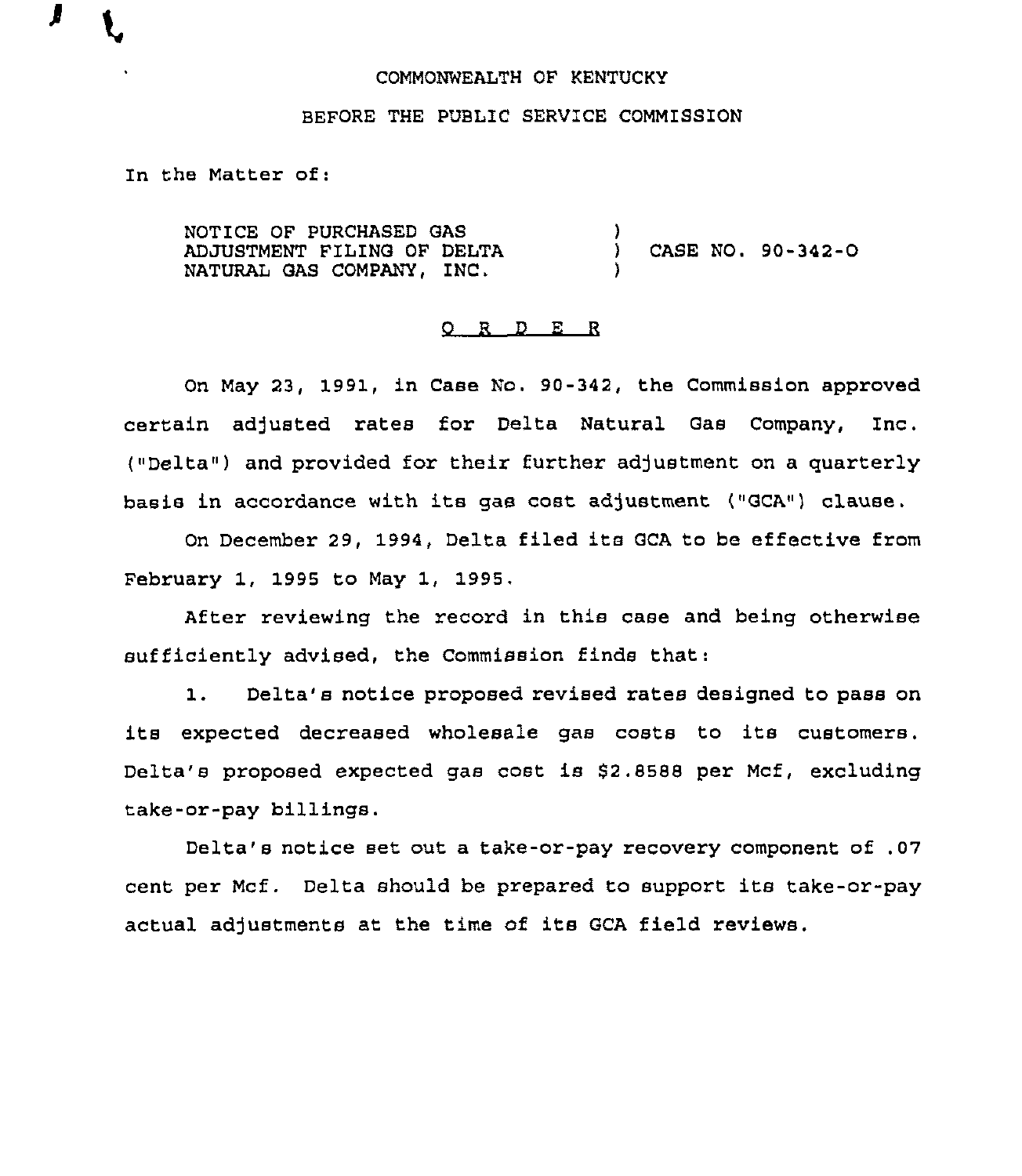2. Delta's notice set out a current quarter refund adjustment of .55 cent per Mcf to return \$23,719 in supplier refunds, including interest, to its customers. The total refund adjustment of 9.08 cents per Mcf reflects the current and previous quarter adjustments.

3. Delta's notice set out a current quarter actual adjustment of 8.30 cents per Mcf to recoup under-recovered gas cost from August, September and October 1994. The proposed total actual adjustment of 43.94 cents per Mcf reflects the current undercollection as well as under- and over-collections from three previous quarters.

4. Delta's notice set out a balance adjustment of (.67) cent per Mcf, This balance adjustment compensates for net overcollections which occurred as a result of previous adjustments.

5. These adjustments produce a gas cost recovery rate ("GCR4) of 63.2014 per Mcf, 46.54 cents per Mcf less than its prevtous GCR.

6. Delta's rate adjustment in the Appendix to this Order is fair, just, and reasonable, in the public interest, and should be approved for final meter readings on and after February 1, 1995.

7. Delta requested confidentiality for Schedule VI, which contains business information required by the Commission pertaining to Delta's subsidiaries. Delta Resources, Inc, and Delgasco engage in unregulated, competitive activities. Competitors of these subsidiaries could use business information of these subsidiaries to place themselves in an advantageous position vis-a-vis the

 $-2-$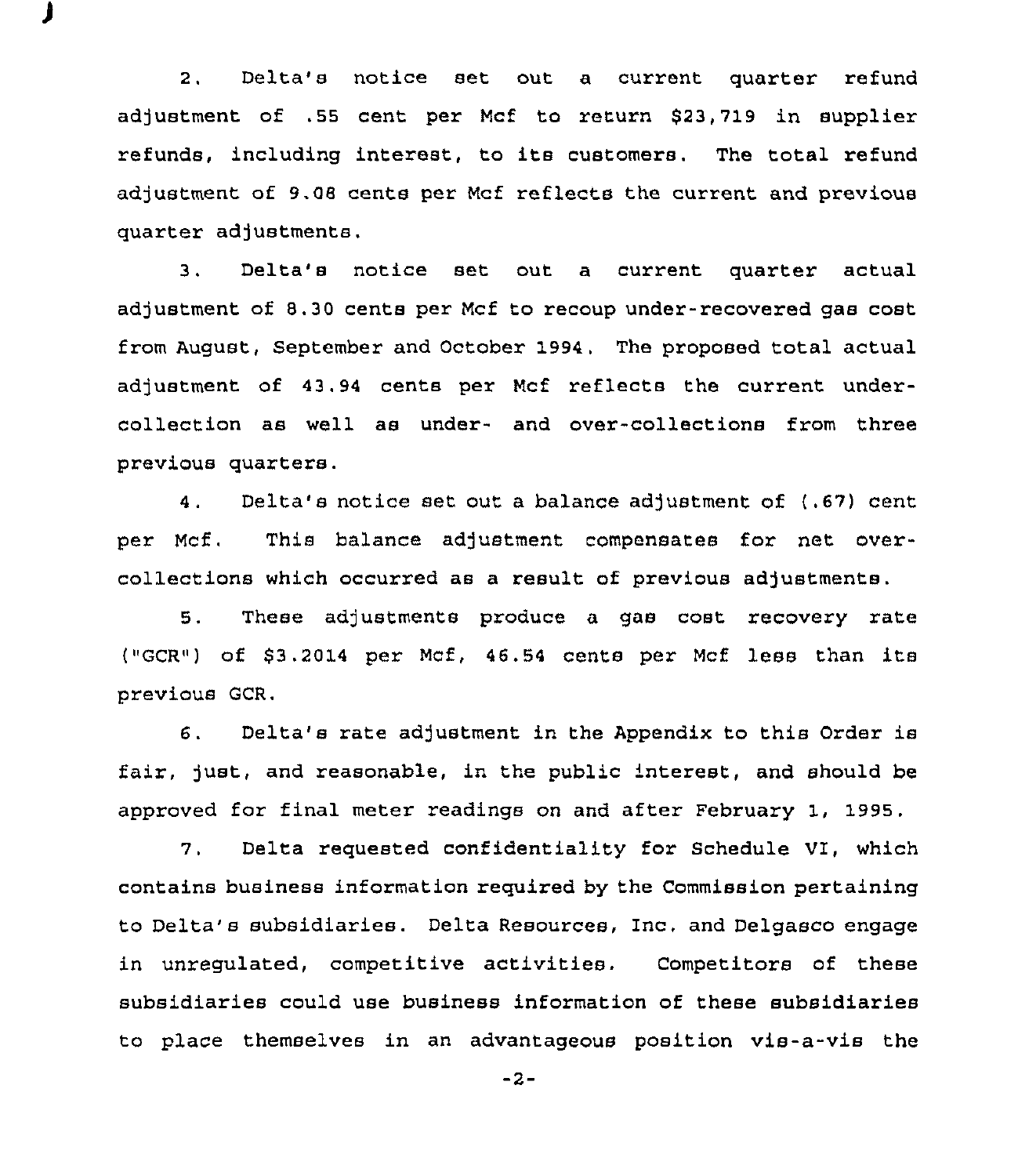subsidiaries and Delta, Thus, disclosure of the information is likely to cause Delta and these subsidiaries competitive injury and should be protected.

IT IS THEREFORE ORDERED that:

1. The rates in the Appendix to this Order are fair, just, and reasonable, and are effective for final meter readings on and after February 1, 1995.

2. Within 30 days of the date of this Order, Delta shall file with this Commission its revised tariffs setting out the rates authorized herein.

3. Schedule VI, which Delta has petitioned to be withheld from public disclosure, shall be held and retained by this Commission as confidential and shall not be open for public inspection,

Done at Frankfort, Kentucky, this 31st day of January, 1995.

PUBLIC SERVICE COMMISSION

 $\frac{1}{\sqrt{L}}$ 

Vice Chairma

Juida K Breachoff

Commissioner

ATTEST:

ر

Executive Director i